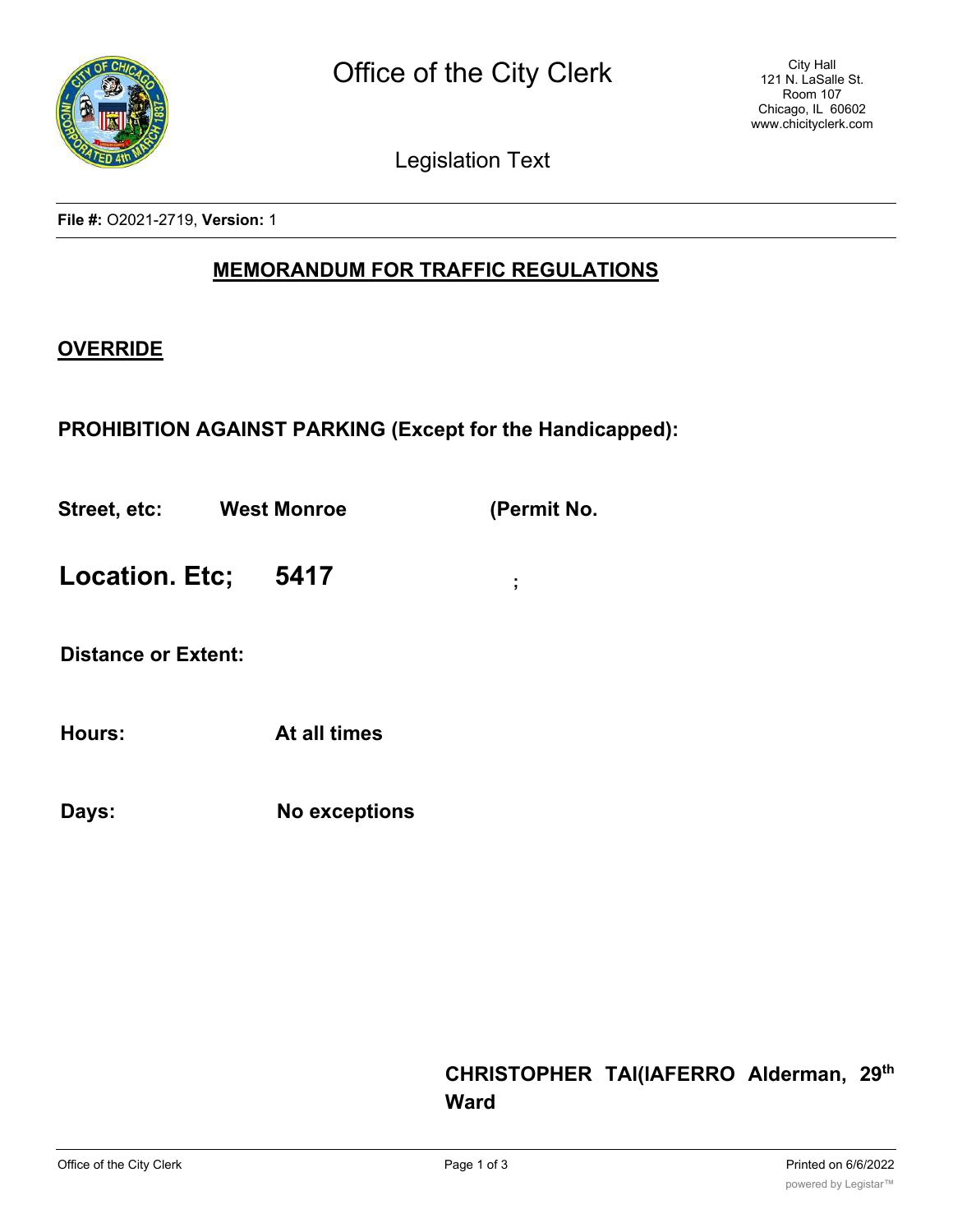CITY-0F CHICAGO  $\lambda$ 

## DEPARTMENT OF FINANCE

November 2, 2020

ALDERMAN CHRISTOPHER TALIAFERRO WARD 29 6272 W NORTH AVE CHICAGO, IL 60639

Dear ALDERMAN TALIAFERRO.

The Department of Finance received a request for disabled parking signs to be posted in your ward. The application has been reviewed and a survey of the location has been conducted. The Department cannot recommend the application.

Provided is the name and address of the applicant, the proposed location of the signs, and the Department's reason for not recommending the application.

Applicant's Name; WILLIE J CAMPBELL

Applicant's Address; 5417 W MONROE

Reason Not-Recommended: ALTERNATIVE ACCESSIBLE PARKING 5 DISABLED SIGNS POSTED ON THE BLOCK AND PARKING

Appeals must be filed within ten (10) days. Appeal requests must be made in writing and state reasons to support a request for a review. Appeals may be directed to the Mayor's Office for People with Disabilities (MOPD), Disabled Parking Signs Appeal, City Hall, Room 104, 121 N. LaSalle St., Chicago, IL 60602. A decision regarding an appeal will be made within thirty (30) days ofthe request. Applicants are notified by mail of the final decision.

Should you have any questions or require additional information, please contact our office at (312) 747-0114.

Very truly yours,

Anthony Gambino Director of